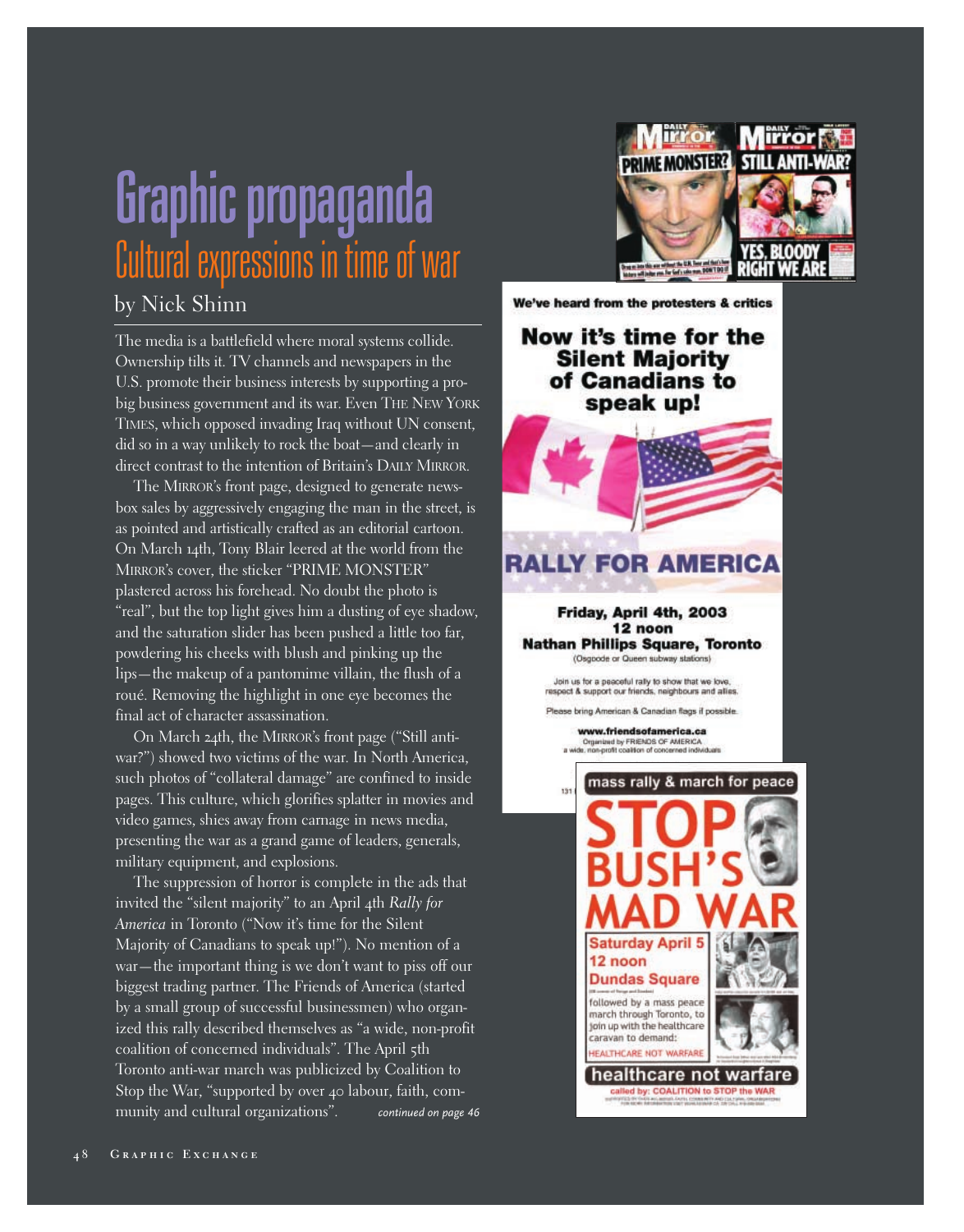



The tombstone layout of the pro-war ad combines with its attractive stock imagery, name branding, and institutionally bossy Extra Bold Sans Serif typeface, creating a solid, conservative tone



**"I was in despair. Deep despair. I drew myself: the representative of an**

**individual in despair, with hands palm outstretched outwards and downwards in the manner of Goya's peasant before the firing squad. I formalised the drawing into a line and put a circle round it." — Gerald Holtom, designer of the peace symbol, 1958**

that speaks with authority, motivating by style rather than content. By contrast, the anti-war poster ("Stop Bush's Mad War") is a disturbing design: asymmetric and crammed—from the dramatic press photos to the captions to the big slogans to the carefully squared-off main text box, it throws the reader's eyes around, driving home its argument. With a nod to contemporary styles, the designer puts all-lowercase white bold sans serif names in round-cornered

ΟU

Τ

black bars, but keeps the overall typography un-designy by choosing Microsoft's Arial and Trebuchet as the fonts. Despite the aggressive layout, Trebuchet is a friendly face—its caps have quaint Gill-like proportions, and its lowercase is soft and round.

Online, big business loses some of its political clout. Friends and acquaintances exchange amusements via email attachments, and this is how I've come to receive various anti-war "graphics",

mostly satirical in nature (perhaps there are pro-war attachments going the rounds, but no one sends them to me). The satirical retro poster is the killer genre. The best are painfully on point: "I'm fighting for Whitey" (from *www.whitehouse.org*) puts U.S. National Security Adviser Condoleezza Rice in uniform, highlighting the disproportionate number of blacks in US frontline troops. "We'll take care of the axis of evil..." blithely lists the rules of a fascist state—"A message from the Ministry of Homeland Security". The genre is heavily ironic, its loving parody of retro-Americana pop culture not far removed from the graphic look of Old Navy, or a Munsinger ad.

Tony Sutton takes the opposite approach. At ColdType.net he collects and re-sets the newspaper columns of journalists such as Robert Fisk, Norman Solomon and Antonia Zerbisias, creating books-in-progress that can be downloaded as PDF files. His unaffected typography is strong, precise and articulate, a pleasure to read on screen or printed out.

There's a huge range of graphic techniques on view in the signs carried by protest marchers. What could be more hardcore than some wiseacre slogan ("Bombing for peace…" and "Die blutspur der USA…") that took five seconds to scrawl—the speed